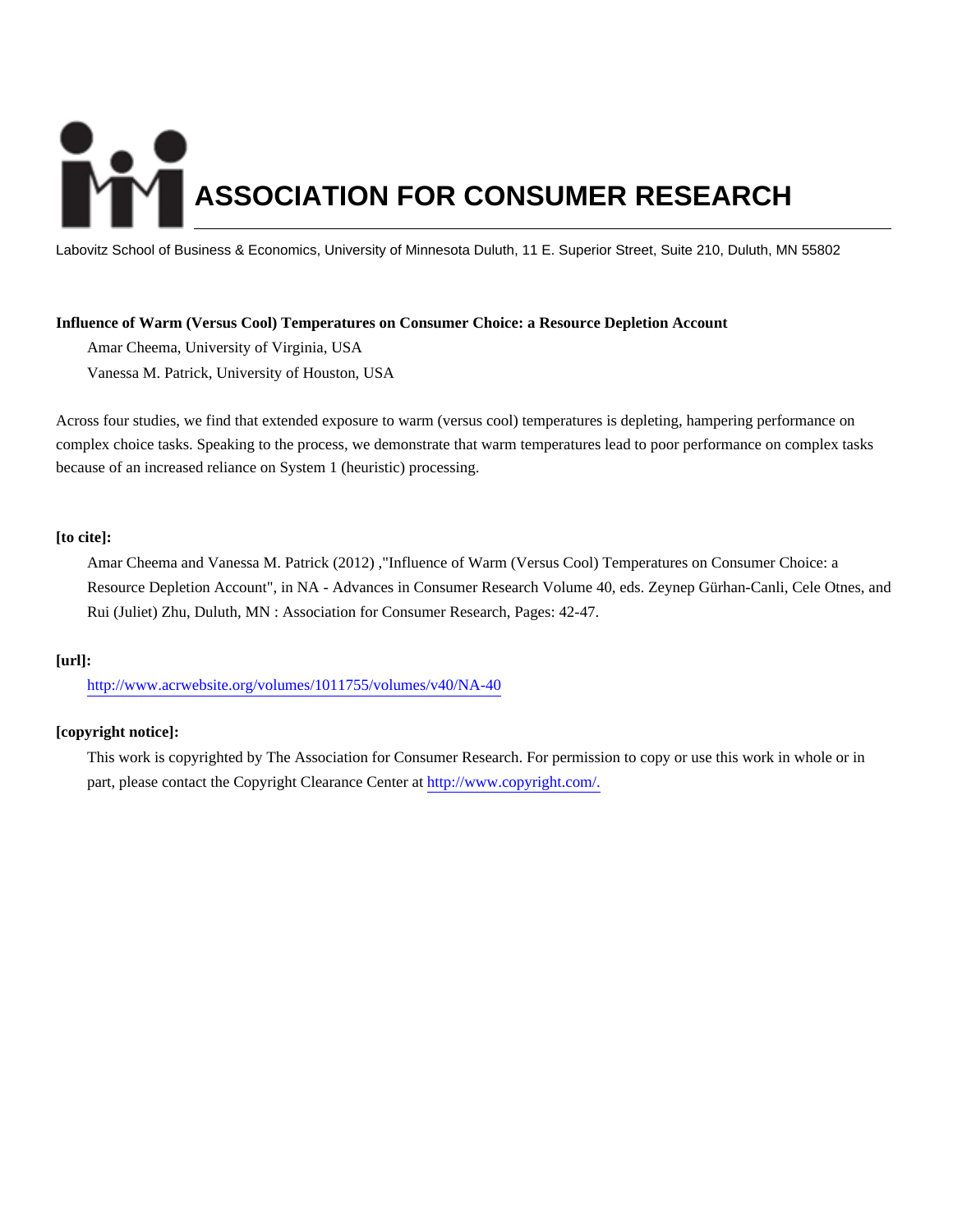# The Effects of Temperature on Consumers Cognitive and Affective Decisions

Chairs: Rhonda Hadi, Baruch College, USA

Dan King, National University of Singapore Business School, Singapore

## Paper #1: Warmer or Cooler: Exploring the Influence of **Ambient Temperature on Cognitive Task Performance**

Luqiong Tong, Tsinghua University, China Yuhuang Zheng, Tsinghua University, China Ping Zhao, Tsinghua University, China Rui (Juliet) Zhu, University of British Columbia, China

Paper #2: Influence of Warm (versus Cool) Temperatures on **Consumer Choice: A Resource Depletion Account** Amar Cheema, University of Virginia, USA

Vanessa M. Patrick, University of Houston, USA

# Paper #3: Mental Thermoregulation: Affective and Cognitive **Pathways for Non-physical Temperature Regulation**

Rhonda Hadi, Baruch College, USA Lauren G. Block, Baruch College, USA Dan King, National University of Singapore Business School, Singapore

## Paper #4: Physical Warmth and Following the Crowd: The **Effect of Ambient Temperature on Preference for Popularity**

Xun (Irene) Huang, The Chinese University of Hong Kong, Hong Kong

Meng Zhang, The Chinese University of Hong Kong, Hong Kong

Michael K. Hui, The Chinese University of Hong Kong, Hong Kong

Robert S. Wyer, The Chinese University of Hong Kong, Hong Kong

## **SESSION OVERVIEW**

Consumers are continuously exposed to fluctuations in temperature. Some fluctuations happen gradually (e.g. changing seasons), while others happen more suddenly (e.g. stepping inside an air-conditioned store). While previous research documents that consumers' physical surroundings significantly affect their decisions (Belk 1975), temperature remains an understudied atmospheric variable. Despite widespread agreement that temperature influences consumer behavior, the literature is rife with mixed results, partly driven by a lack of consensus on the theoretical mechanism by which temperature exerts its effects. This session addresses the gap in our understanding and reconciles mixed findings by examining in more detail why, when, and how temperature impacts consumer decision-making.

We bring together four papers that explore the impact of ambient temperature on different outcome variables and behaviors: task performance, complex decision-making, social conformity, and processing strategy. Importantly, each paper relies on diverse theoretical bases to investigate the temperature conundrum. Tong and colleagues explore the impact of ambient temperature on task performance using a thermal stress account. While previous literature reported mixed findings regarding the effect of temperature on cognitive task performance, they reconcile the inconsistent findings by showing that the nature of the task interacts with temperature to jointly determine performance level.

Building on the thermal stress paradigm, Cheema and Patrick narrow the theoretical underpinnings by proposing a resourcedepletion explanation: warm temperatures increase thermal load, resulting in resource depletion. The authors extend the effects to a different behavioral domain: complex decisions; and postulate boundary conditions under which warm (vs. cool) temperatures lead to System 1 vs. System 2 processing. The next paper continues exploring the effects of warmer/cooler temperatures on processing style by introducing the notion of "mental thermoregulation." Using a regulatory lens, Hadi, Block and King examine the effect of experienced temperature on individuals' use of cognitive versus affective processing. They find that reliance on emotions/cognitions can function as warming/cooling mechanisms, and thus individuals may alter their decision-making style according to their thermoregulatory objectives. Finally, Huang and colleagues complete the session by exploring the social consequences of ambient temperature independent of affect. Applying a social distance paradigm to the study of ambient temperature, Huang and colleagues explore the effect of ambient temperature on consumers' preferences for popularity (vs. uniqueness). All the papers in this session are in advanced stages of completion, with multiple studies and full papers available.

All these papers explore the impact of temperature on consumer behavior. However, consistent with the conference's theme of appreciating diversity, they draw from various theoretical underpinnings and come to results that may seem conflicting on the surface. We plan to discuss the systematic differences across papers to reconcile these findings. Due to this interesting juxtaposition and general interest in the burgeoning area of temperature, we expect this symposium to stimulate much discussion and appeal to a large group of conference attendees.

# Warmer or Cooler: Exploring the Influence of Ambient **Temperature on Cognitive Task Performance**

## **EXTENDED ABSTRACT**

Although both practitioners and academics agree that temperature affects human cognition in important ways (Hancock, Ross, and Szalma 2007; Williams and Bargh 2008), there is no consensus in terms of how temperature exerts its effect. In fact, mixed results have been observed in the literature (Hancock and Vasmatzidis 1998). While some research suggests that warmer temperatures enhance cognitive task performance (Ramsey 1995; Wyon, Anderson, and Lundqvist 1979), other studies suggest just the opposite (Givoni and Rim 1962; Hancock 1981). We aim to reconcile this discrepancy in the literature by suggesting that task complexity moderates the impact of temperature on task performance. While for simple tasks, cool (vs. warm) temperatures help, the opposite is true for complex tasks. Support for our hypothesis comes from three lines of research.

First, prior research on temperature suggests that heat, which can induce thermal stress, competes for cognitive resource and consequently hurts task performance (Hancock and Warm 1989). Thus, compared to individuals in a cool temperature condition, those in a warm temperature condition should have limited cognitive resource towards the focal task (Ramsey et al. 1983).

Second, a separate line of research suggests that different levels of cognitive resources can prompt alternative information processing modes. When individuals have limited cognitive resource for the focal task, they are likely to engage in less systematic and more heuristic processing (Todorov et al. 2002). Thus, we expect that those in the warm (cool) temperature condition, due to their limited (abundant) cognitive resources, are likely to engage in primarily heuristic (systematic) processing (Cheema and Patrick 2011).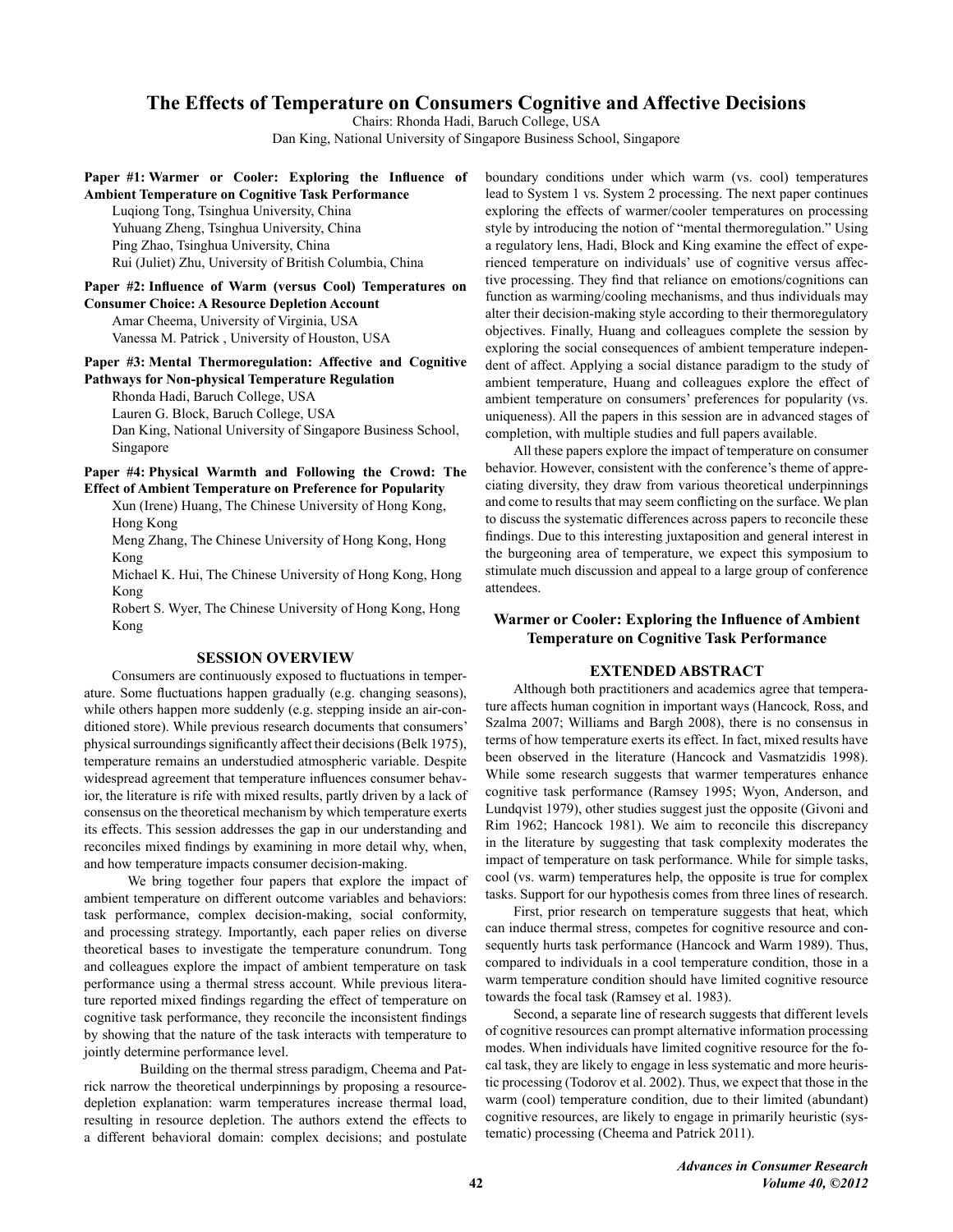Finally, past research has shown that while systematic processing benefits simple tasks (Frisch and Clemen 1994), heuristic processing is more beneficial for complex tasks (Rieskamp and Hoffrage 1999). Systematic processing is extensive and compensatory, whereas heuristic processing involves limited and selective information processing. The comprehensive nature of systematic processing makes it particularly suited to simple tasks (i.e., tasks that require individuals to process a small amount of information). However, a different pattern of results is expected for complex tasks. Decision makers have limited information-processing capacity. Thus, as task complexity increases (i.e., as the task requires individuals to process a larger amount of information), systematic processing suffers from computational errors and limited memory capacity (Bettman, Luce, and Payne 1998), leading to worse decisions. Heuristic processing, because it relies on less information and is less subject to computational errors, does not lead to worse decisions as task complexity increases. Relatively speaking, then, heuristic (vs. systematic) processing should lead to better performance on complex tasks. Summarizing our theorizing so far, we hypothesize that cool (vs. warm) temperature should prompt greater systematic processing, and consequently lead to better performance on simple tasks; and that, in contrast, warm (vs. cool) temperature activates primarily heuristic processing, and thus leads to better performance on complex tasks.

Our first two studies  $(1A & 1B)$  test the above hypothesis. Study 1A used 3 (temperature: warm vs. moderate vs. cool) \* 2 (task complexity: simple vs. complex) between-subject design. The focal task was a classic choice task, which requires participants to select their preferred lottery from four different options (Payne et al., 2008). Options were defined by payoffs for 12 equiprobable events defined by drawing 1 of 4 numbered balls (simple condition) or 1 of 12 numbered balls (complex condition) from a bingo cage. Among the four options, one option had the highest expected value, which represents the correct answer. The study was run with no more than four people per session. The same lab was used, but the temperature was set to be warm (25-26 Celsius), moderate (21-22 Celsius), or cool (16-17 Celsius). Results confirmed our hypothesis, such that when the task was complex, a significantly higher percentage of individuals in the warm temperature condition chose the correct option than that in the cool or moderate temperature condition. However, when the task was simple, participants in the cool (vs. warm) temperature performed better. Study 1B was a theoretical replication of study1A by using a different task.

Study 2 aims to shed light on the underlying mechanism. If, as we argue, heuristic processing underlies the beneficial effects of warm temperature on complex task performance, then we should observe equally good performance from those in the cool temperature condition if we prompt them to engage in heuristic processing. To induce heuristic processing, we manipulated participants' available cognitive resource by having them remember either a 2-digit or an 8-digit number (Gilbert and Hixon 1991). In line with prior research, we expect that those being asked to remember the short (long) number would have ample (limited) cognitive resources for the focal task, and thus engage in primarily systematic (heuristic) processing (Chen and Chaiken 1999). The study employed a 2 (temperature: warm vs. cool) \* 2 (available resources: high vs. low) between subject design. The focal task was always the complex lottery task as used in study 1A. As anticipated, when participants had ample resources for the focal task, we replicated prior result such that those in the warm (vs. cool) temperature performed better on the complex lottery task. However, for those with low available resources, they performed equally well regardless of whether they were in the warm or cool temperature condition, presumably.

#### **Advances in Consumer Research (Volume 40) / 43**

Study 3 extends our theorizing to the domain of creative cognition. We theorize that warm temperatures, due to its activation of heuristic processing, can enhance creativity. Prior research suggests that the carefree nature of heuristic processing prompts individuals to think freely and thus facilitate creative cognition (Friedman and Förster 2000). In three separate tasks (studies 3A, 3B, and 3C), we found support to this hypothesis.

## **Influence of Warm (versus Cool) Temperatures on Consumer Choice: A Resource Depletion Account**

## **EXTENDED ABSTRACT**

Across four studies, we find that relative to people who are cool, people who are warm are (1) less likely to gamble, especially for difficult gambles,  $(2)$  less likely to purchase an innovative product,  $(3)$ more likely to rely on System 1 processing, and, (4) more likely to perform poorly on complex cognitive tasks.

## **OVERVIEW OF STUDIES**

#### **Pilot Study**

This study provided preliminary evidence that warm temperatures can impact lottery sales, but only for difficult lotteries. We used daily lottery sales over a one-year period from a large metropolitan county in the USA. Pre-tests revealed that multiple-option lotteries were judged to be more complex relative to single-option lotteries. We find that temperature has a significant negative effect on lottery sales, but only for complex (difficult) lotteries.

#### Study 1

replicate in the laboratory the basic effect found in the pilot study. We manipulate the temperature to be either warm (77 degrees Fahrenheit) or cool (67 degrees). Participants are asked how likely they will be to make a series of gambles. We manipulate gamble difficulty by either providing (easy) or not providing (difficult) the expected values of gambles. We find that for difficult gambles, warm (versus cool) individuals are less likely to gamble. However, temperature does not affect likelihood of making easy gambles.

#### Study 2

This study implicates resource depletion as the process underlying the effect of temperature. We manipulate temperature to be warm or cool. We manipulate depletion with a procedure used by Baumeister et al. (1998). Participants see a silent video clip of a woman being interviewed. The video also includes common words that appear on one side of the screen. Participants in the depleted condition are told to ignore the words and, if their attention is drawn to the words, to consciously focus it back on the interviewee. Participants in the non-depleted condition are not provided these instructions. The dependent measure is participants' proof-reading performance. We find that for non-depleted individuals, warm participants have lower cognitive performance (the number of correctly identified typos) than cool participants. However, temperature doesn't affect depleted individuals' performance.

## Study 3

This study has two objectives. First, it shows that warm (versus cool) temperatures are depleting. Second, it demonstrates the moderating role of task complexity: warm temperatures lower willingness to adopt an innovative new product, but don't influence adoption of an established product. As before, we manipulate temperature to be warm or cool. We use a complex estimation task to measure performance. The cognitive estimation task requires participants to provide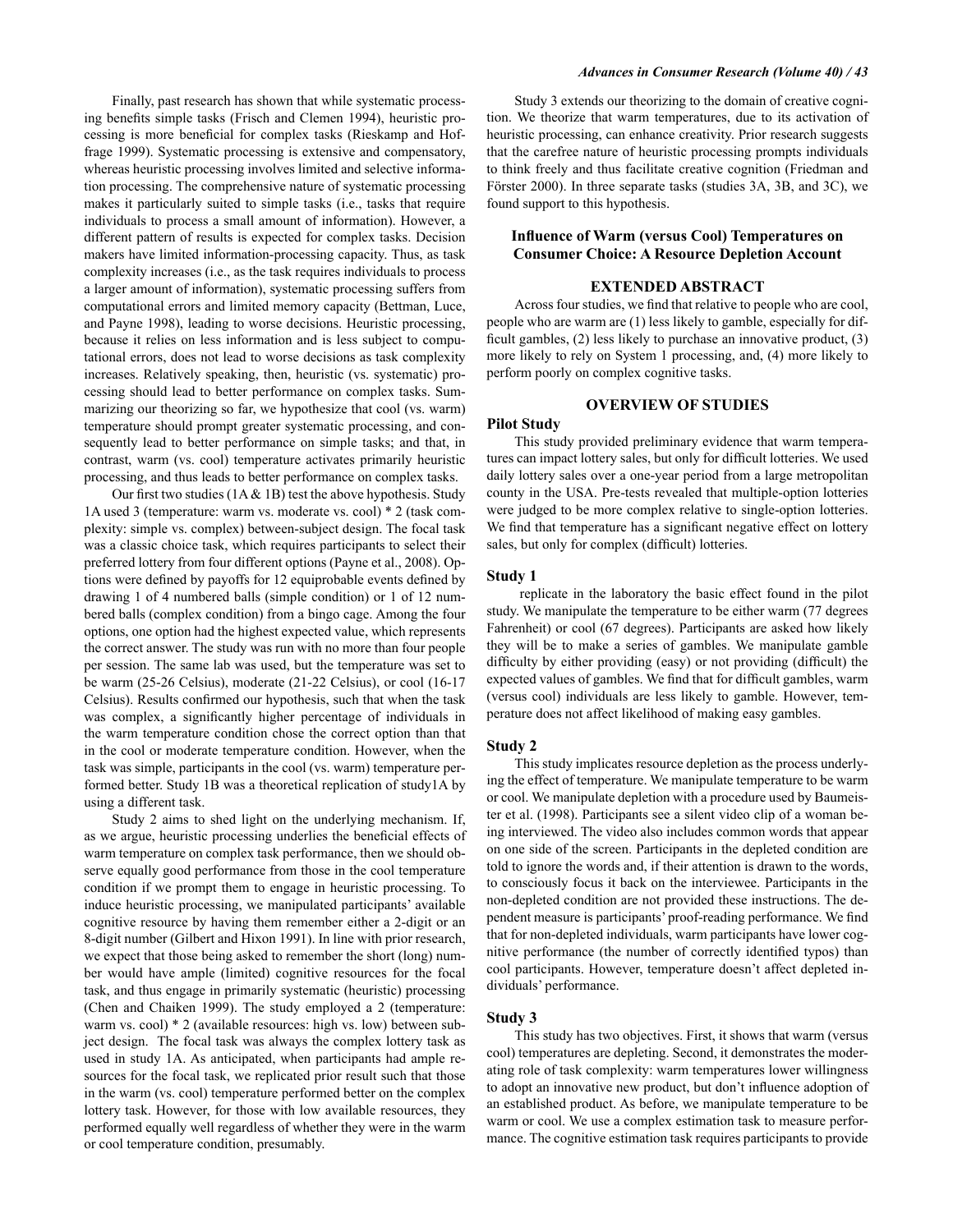#### 44 / The Effects of Temperature on Consumers Cognitive and Affective Decisions

10 estimates that are typically difficult to generate (for example, one item asks participants to estimate the height of the empire state building, in feet). Each estimate is scored in terms of its variation from a norm determined on the basis of typical responses. More extreme estimates, that are too high or too low, get a higher score (1 or 2) while estimates within the norm are scored as a zero. A higher score on this task has previously been used as evidence of decreased System 2 processing, being inhibited by depletion (Schmeichel et al. 2003). We find that warm participants perform worse (score higher) relative to cool participants. As a control, performance on a 10-item general knowledge task (such as asking people about the capital of a country) is not affected by temperature. As general knowledge responses are likely retrieved from memory rather than constructed, System 2 inhibition doesn't affect performance on this task.

Following the cognitive estimation and general knowledge tasks, participants see a product purchase opportunity. All participants read that they have been looking for an affordable voice recorder to take notes. Half the participants saw an established product (a box-shaped voice recorder) while the remaining saw a new, innovative product (a voice recorder in a pen). We find that among participants who saw the innovative recorder, cool (versus warm) participants were more likely to buy. However, among participants who saw the regular voice recorder, warm (versus cool) participants were more likely to buy.

#### Study 4

This study juxtaposes the effects of depletion and temperature to show that warm temperatures hamper performance on complex tasks because of an increased reliance on System 1 (heuristic) processing. We manipulate temperature to be warm or cool. We manipulate depletion using the video attention task from study 2 (Baumeister 1998). We use the complex estimation task from study 3 to test for the effects of depletion on cognitive performance. We find that for non-depleted participants, warm (vs. cool) temperatures lead to poorer performance with more varied answers. However, the effect of temperature is attenuated for depleted participants. Similar to study 3, neither temperature nor depletion affects performance on the general knowledge task.

We measure propensity for System 1 processing using a task from Mishra et al. (2007), with participants choosing between two cell phone plans (A and B). A cursory examination of the charges associated with above-plan usage suggests Plan A (which is actually the more expensive plan) is superior to Plan B (the frugal plan). However, closer examination reveals that Plan B is more frugal because it gives the user more free in-plan minutes. Mishra et al. (2007) demonstrate that individuals using System 1 are more likely to choose the expensive plan compared to individuals using System 2. We find that among non-depleted participants, warm (versus cool) participants are more likely to choose the expensive plan. By contrast, temperature doesn't affect plan choice among depleted participants.

## **Mental Thermoregulation: Affective and Cognitive Pathways for Non-physical Temperature Regulation**

#### **EXTENDED ABSTRACT**

In the behavioral sciences, the term "cool" processing typically refers to those processes which involve cognitions and critical analysis, while "warm" processing alludes to those systems involving feelings, desires, and emotions (Metcalfe & Mischel 1999). This terminology suggests that at least semantically, each of these processes encompasses a distinct thermoregulatory tone. However, if reliance on emotions can indeed function as a psychologically warming process and reliance on cognitions functions as a psychologically cooling process, individuals may alter their decision-making style according to their thermoregulatory objectives, without conscious awareness. It is precisely this notion that we address in the current research.

The mammalian tendency to physically thermoregulate is well documented in the biological sciences (Kirkes 1899, Alberts & Brunjes 1978). Mammals seek warm stimuli when their body temperature drops below normal, and seek cooling stimuli when their body temperature rises above normal. For humans, however, physical thermoregulation may not be the only way in which regulation can occur. Thermoregulation might be possible via non-physical mechanisms. For example, some research suggests individuals may consume stimulating products and partake in interpersonal activities in response to physical cold (Parker & Tavassoli 2000, Tavassoli 2000, Zhang & Risen 2010). Collectively, such research seems to imply that humans can engage in thermoregulation through non-physical and largely mental means, a process we term "mental thermoregulation." We assume this is indeed the case, and further propose that the use of a particular decision-making style (using either an affective or cognitive pathway) can also serve as a thermoregulatory mechanism.

Thus, we propose that an individual may embody a particular decision-making process that is metaphorically consistent with his or her thermoregulatory *objective* (and thus inconsistent with his or her thermoregulatory state), whenever the current state is non-optimal. Our specific hypotheses are as follows:

Hypothesis 1a: Cooler temperatures lead individuals to rely more on emotions when making decisions.

#### Warmer temperatures lead individuals to rely Hypothesis 1b: less on emotions when making decisions.

In study 1, participants were assigned to either a cold or warm temperature condition, and were given a binary choice task in which one alternative, chocolate cake, was superior on the affective dimension but inferior on the cognitive dimension compared to the other alternative, fruit salad (procedure borrowed from Shiv & Fedorikhin 1999). Results confirmed a significant main effect of temperature on choice in the hypothesized direction: the cake was chosen more often in the cold temperature condition than in the warm temperature condition. A 4-item decision basis scale ( $\alpha$  = .84) measured whether decisions across different conditions were based on respondents' affective reactions or cognitions. Specifying a confidence interval of 98%, with 5000 bootstrap resamples, the indirect effect of temperature on choice through decision basis was significant, with a confidence interval excluding zero, suggesting that reliance on emotions mediated the relationship of temperature on choice of cake.

Study 2 was a 2 (temperature: cold vs. warm) x 2 (object description: low sentiment vs. high sentiment) between-subjects design, and examined the degree to which individuals were relying on affect by measuring their WTP for insurance for an object (an antique clock). Presumably, if one is not relying on emotions, there should be no difference between WTP under the two object descriptions. However, if one is relying on emotions, we expect WTP to be higher for the object with a high sentiment description. Results revealed a significant temperature by object description interaction. In the cold temperature condition, the difference between the low sentiment and high sentiment conditions was indeed significant, with individuals' WTP higher in the high sentiment condition than in the low sentiment condition. In the warm temperature condition how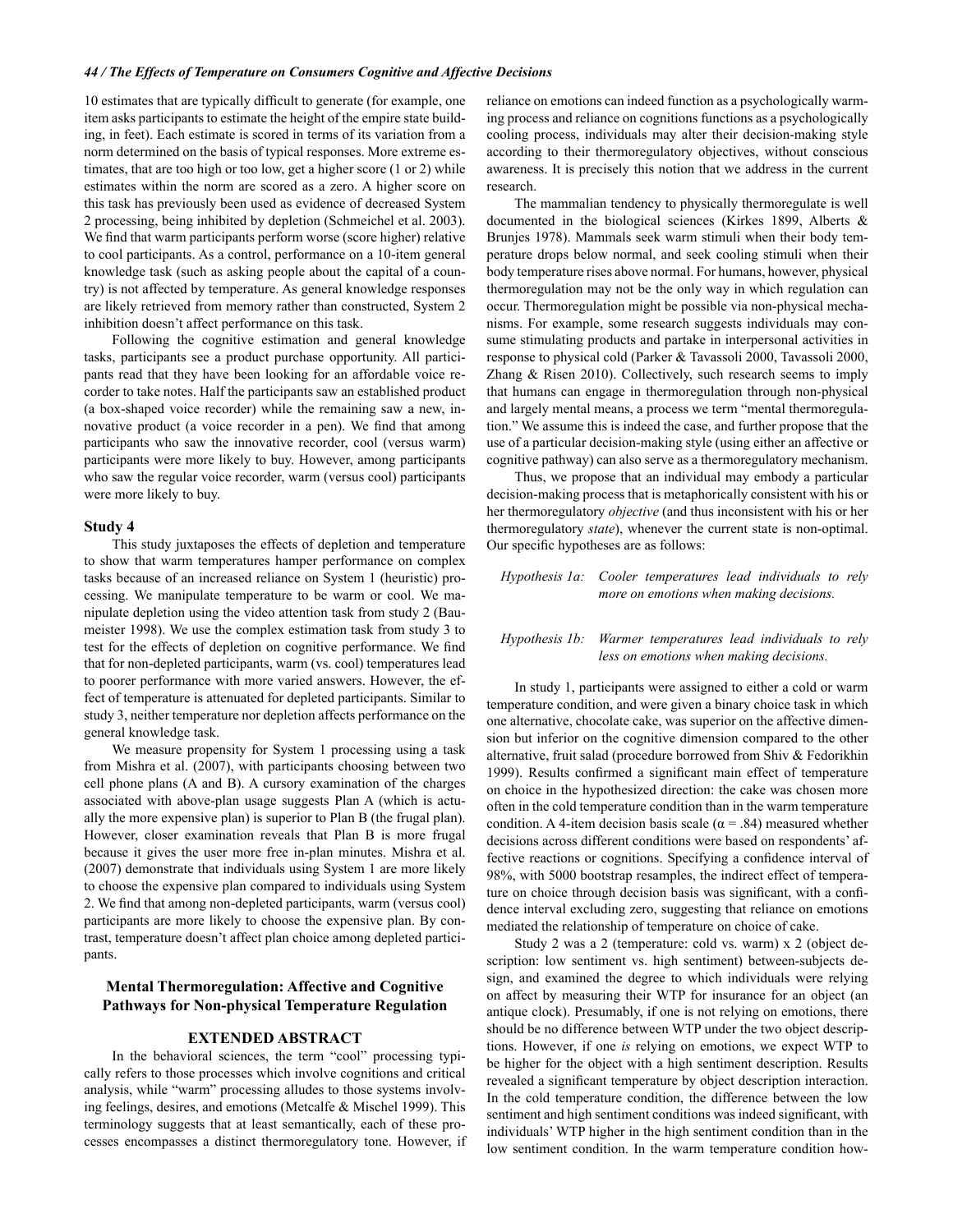ever, the difference between the two object description conditions was not significantly different.

The third study was a 2 (temperature simulation: cold vs. warm) x 2 (number of pandas: one vs. four) between subjects design. We adapted our procedure from Hsee and Rottenstreich (2004), who argue that when individuals rely on affect in making decisions, they become insensitive to scale. Thus, individuals relying on their emotions are willing to donate as much money to save one panda as to save four pandas, but those using cognitive processing are willing to donate more to save more pandas. Results revealed a significant temperature x number of pandas interaction. In the warm condition, the difference between the one-panda and four-pandas conditions was indeed significant- participants were more likely to donate when there were four pandas in the scenario than when there was only one panda in the scenario). In the cold temperature condition however, subjects appeared to indeed be insensitive to scale- the difference between the one-panda and four-pandas conditions was not significant.

The purpose of our fourth study was to support the thermoregulation explanation by suggesting that the mere use of cognitive versus affective pathways can indeed alter an individual's perception of physical temperature. After the temperature manipulation, participants were given explicit instructions to use either their feelings or evaluative thoughts in assessing a series of scenarios (adapted from Pham 2001), and then asked to indicate how cold/warm they felt, as well as how comfortable they felt temperature-wise. Results indicated that participants in the affective pathway condition felt warmer than those individuals in the cognitive pathway condition, regardless of their initial temperature condition. Further, results produced a significant temperature x processing interaction on comfort: in the cold condition, affective respondents were more comfortable than cognitive respondents, but the reverse was true in the warm condition, supporting our mental thermoregulation account.

Our research suggests that instead of merely reacting to the physical temperature in a metaphorically consistent manner, physical sensations might instead activate a thermoregulatory goal, thus motivating individuals to embody a process with a metaphoricallyopposite thermoregulatory tone. This research encourages more research to explore instances in which physical sensations may lead to goal-driven behavior in a pattern that is metaphorically inconsistent with one's current physical state.

## **Physical Warmth and Following the Crowd: The Effect** of Ambient Temperature on Preference for Popularity

#### **EXTENDED ABSTRACT**

The effect of ambient temperature on consumer behavior has seldom been investigated. Furthermore, most prior research has focused on the adverse effects of uncomfortable (very hot or very cold) temperatures (e.g., Anderson et al., 2000). We argue, however, that temperatures within a comfortable range can influence consumers' preferences and behaviors independently of the affect that the temperatures elicit. This possibility is especially relevant to marketing, as most retail stores set the ambient temperature within this range (Baker and Cameron 1996).

We propose that warm ambient temperatures increase consumers' preferences for choice alternatives that are preferred by others. Other research indicates that ambient warmth increases perceptions of social proximity (IJzerman and Semin 2009). We show that these perceptions influence the propensity to follow others' decisions in two different ways.

First, people who experience warm temperatures tend to perceive others as friendlier (Williams and Bargh 2008). When people view themselves as close to others, they experience a sense of "weness." As a consequence, they may consider conformity to others' decisions to be more socially desirable independently of the validity of these decisions (Gardner, Gabriel and Hochschild 2002). Such social approval-based conformity may facilitate people's fulfillment of their need for affiliation (Baumeister and Leary 1995, Martin, Hewstone and Martin 2003). This motive generally holds for decisions that reflect primarily the decision maker's personal values and lifestyle.

Second, relative to socially distant others, socially close others are also believed to hold more reliable and accurate opinions (Naylor, Lamberton and Norton 2011). To this extent, the adoption of others' views and decisions may occur not only when individuals' primary goal is to gain social approval but also when their financial well-being is at stake (Cialdini 2001, Castelli, Vanzetto, Sherman and Arcuri 2001, Quinn and Schlenker 2002).

We tested the above predictions in four laboratory experiments and a field study of the betting behavior at the racetrack. In the laboratory experiments, participants were seated in a room in which the temperature was either warm (75-77°F) or cool (61-63°F), but in each case was within the comfortable range (Anderson et al. 2000; Baker & Cameron, 1996; Baron & Bell, 1976; IJzerman & Semin, 2009). Experiment 1 examined conformity when decisions were a matter of personal taste. Participants were shown an ad for a museum and asked to report their attitude towards it. In some cases, the ad emphasized popularity ("Visited by Over a Million People Each Year") and in other cases, it stressed uniqueness ("Stand Out from the Crowd"). Participants evaluated the first ad more favorably, but evaluated the second ad less favorably, when they were in a warm room than when they were in a cool room.

Experiment 2 replicated these findings and, in addition, confirmed that the effects were mediated by the impact of ambient temperature on perceptions of social closeness. However, participants' affective reactions did not differ as a function of temperature, indicating that differences in affect were not a contributor to the effects we observed.

The next three studies extended our findings to decisions in which the primary consideration was financial. In Experiment 3, participants were given six graphs, each depicting changes in the price of a stock, and were asked in each case whether they would buy the stock or sell it. In some conditions, participants were shown the predictions that the majority of previous participants in the experiment had made. In control conditions, this information was not provided. Participants who received information about others' predictions were more likely to conform to them when the temperature was high than when it was low. In the control conditions, participants' choices did not depend on temperature.

Experiment 4 further examined the mediation of perceived social closeness in the domain of financial decisions. Participants in both warm and cool temperature conditions were told to imagine they were at the race track and had an opportunity to place bets on each of seven races. For each race, the distribution of "winning odds" (a function of the amount of money that was bet on each horse) was provided. Participants were more likely to bet on the favorite (i.e. the horse with lowest odds) when the temperature was warm than when it was cool. These effects were mediated by the effects of ambient temperature on participants' perceptions of their social closeness to other betters. However, the positive and negative affect that participants reported experiencing, their risk propensity, involvement, arousal, relaxation and tiredness, did not depend on temperature.

A field study was then conducted in the context of horse racing data in Hong Kong over a period of three consecutive years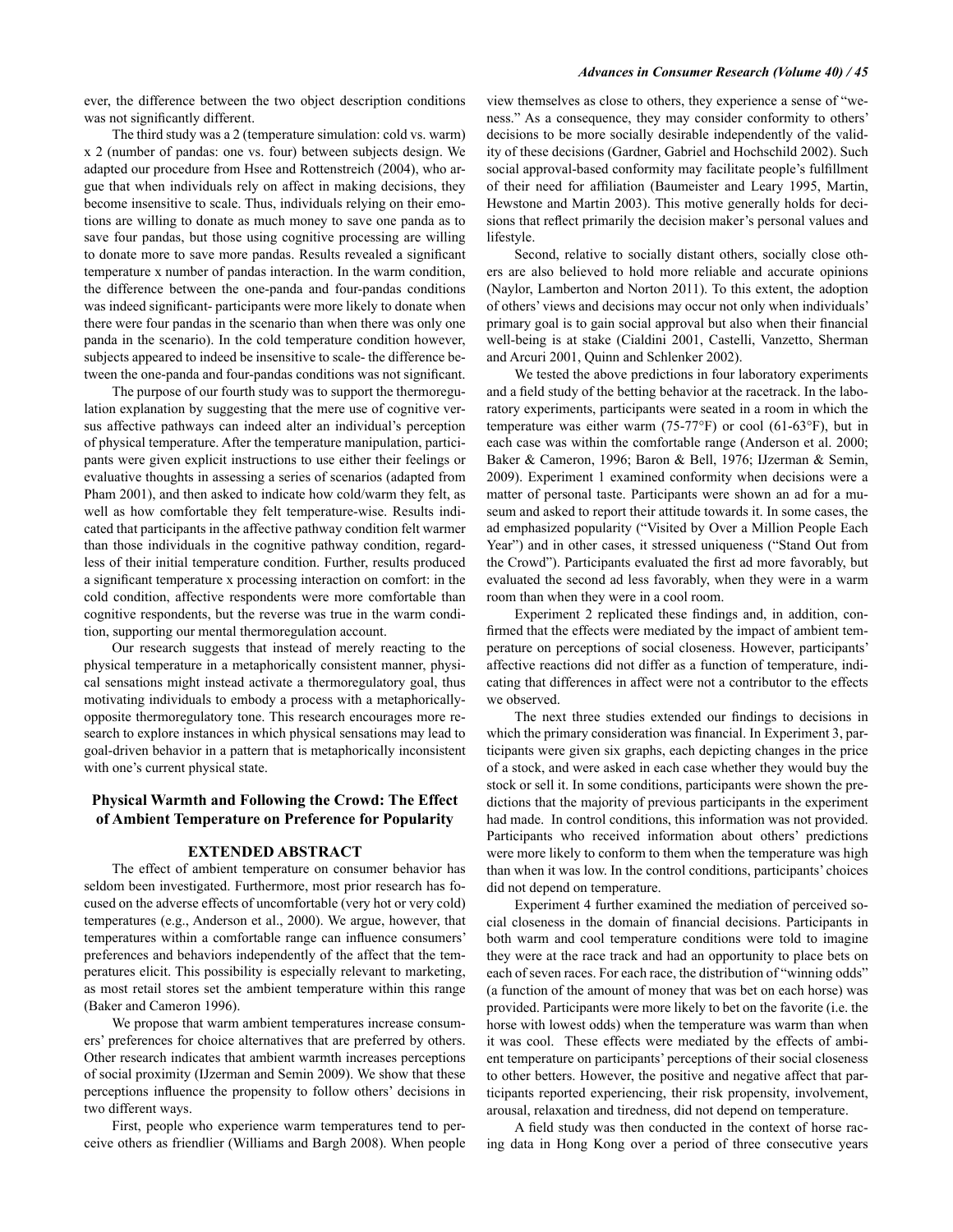#### 46 / The Effects of Temperature on Consumers Cognitive and Affective Decisions

(2007 - 2009). Horse races are only held in seasons during which the temperature is comfortable. The extent to which bets on each race converged on the favorite over the hour before each race was averaged over the races run on each day and correlated with the average temperature on that day. This correlation was significantly positive  $(r = .20; n = 204)$ . Furthermore the mean standard deviation of the odds associated with the horses in each race (a second indication of the convergence of bets on the favorite) was also significantly correlated with temperature  $(r = .11, n = 224)$ . Thus, these data confirm the effects we observed in the laboratory and indicate that the impact of ambient temperature on the adoption of others' opinions is motivated by a desire to make money and is not restricted to conditions in which conformity is motivated by social desirability concerns.

### **REFERENCES**

- Alberts, J. R. & Brunjes, P. C. (1978). "Ontogeny of Thermal and Olfactory Determinants of Huddling in the Rat," Journal of Comparative and Physiological Psychology, 92, 897-906.
- Anderson, C. A., Anderson, K. B., Dorr, N., DeNeve, K. M., & Flanagan, M. (2000). Temperature and aggression. In M. P. Zanna (Ed.), Advances in experimental social psychology (pp. 63-133). New York: Academic Press.
- Baker, J. & Cameron, M. (1996). "The Effects of the Service Environment on Affect and Consumer Perception of Waiting Time: An Integrative Review and Research Propositions," Journal of the Academy of Marketing Science, 24 (4), 338-49.

Baron, R. A. & Bell. P. A. (1976). "Aggression and Heat: The Influence of Ambient Temperature, Negative Affect, and a Cooling Drink on Physical Aggression," Journal of Personality and Social Psychology, 33(3): 245-55.

Baumeister, R., Bratslavsky, E., Muraven, M., & Tice, D. (1998). Ego depletion: Is the Active Self a Limited Resource? Journal of Personality and Social Psychology, 74, 1252-65.

Belk, R. W. (1975). "Situational Variables and Consumer Behavior," Journal of Consumer Research, 2 (December), 157-64.

Bettman, J. R., Luce, M. F., & Payne, J. W. (1998). "Constructive Consumer Choice Processes," Journal of Consumer Research,  $25(3)$ , 187-217.

Brewer, M. B. (1991). "The Social Self: On Being the Same and Different at the Same Time," Personality and Social Psychology Bulletin, 17 (5), 475-82.

Brewer, M. B., & Roccas, S. (2001). "Individual Values, Social Identify, and Optimal Distinctiveness," in Individual Self, Relational Self, and Collective Self, Constantine Sedikides and Marilynn B. Brewer, eds, Philadelphia: Psychology Press, 219-237.

Castelli, L., Vanzetto, K., Sherman, S. J. & Arcuri, L. (2001). "The explicit and implicit perception of in-group members who use stereotypes: Blatant rejection but subtle conformity," Journal of Experimental Social Psychology, 37, 419-26.

Cialdini, R. B. (2001). Influences: Science and Practice, 4th ed. New York: Allyn & Bacon.

Cheema, A. & Patrick, V. M. (2011). "Influence of Warm (versus Cool) Temperatures on Consumer Risk-Taking: a Resource Depletion Account," working paper.

Chen, S. & Chaiken, S. (1999). "The Heuristic-systematic Model in Its Broader Context," in Dual-process theories in social and cognitive psychology, ed. Shelly Chaiken and Yaacov Trope, New York: Guilford Press, 73-96.

Friedman, R. S. & Förster, J. (2001). "The Effects of Promotion and Prevention Cues on Creativity," Journal of Personality and Social Psychology, 81(6), 1001-013.

Frisch, D. & Clemen, R. T. (1994). "Beyond Expected Utility: Rethinking Behavioral Decision Research," Psychological Bulletin, 116(1), 46-54.

Gardner, W. L., Gabriel, S., & Hochschild, L. (2002). When you and I are" we," you are not threatening: The role of selfexpansion in social comparison. Journal of Personality and Social Psychology, 82, 239-251.

Gilbert, D. T. & Hixon, G. J. (1991). "The Trouble of Thinking Activation and Application of Stereotypic Beliefs," Journal of Personality and Social Psychology, 60(4), 509-17.

Giovani, B. and Y. Rim (1962). "Effect of the Thermal Environment and Psychological Factors upon Subject's Responses and Performance of Mental Work," Ergonomics, 5(1), 99-114.

Hancock, P. A. (1981). "Heat Stress Impairment of Mental Performance: A Revision of Tolerance Limits," Aviation, Space and Environmental Medicine, 52(3), 177-80.

Hancock, P. A. & Vasmatzidis, I. (1998). "Human Occupational and Performance Limits under Stress: the Thermal Environment as a Prototypical Example," Ergonomics, 41(8), 1169-191.

Hancock, P. A., Ross, J. M., & Szalma, J. L. (2007). "A Metaanalysis of Performance Response under Thermal Stressors," Human Factors, 49(5), 851-77.

Hancock, P. A. & Warm, J. S. (1989). "A Dynamic Model of Stress and Sustained Attention," Human Factors, 31(5), 519-37.

Hsee, C. K., & Kunreuther, H. C. (2000). The affection effect in insurance decisions. Journal of Risk and Uncertainty, 20,  $141 - 159$ .

Hsee, C. K., & Rottenstreich (2004). Music, Pandas and Muggers: On the Affective Psychology of Value. Journal of Experimental Psychology, 133, 23-30.

IJzerman, H., & Semin, G. R. (2009). The thermometer of social relations: Mapping social proximity on temperature. Psychological Science, 20, 1214-1220.

Kirkes, W. S. (1899). Handbook of Physiology, Philadelphia, PA: Blakiston.

Lakin, J. L., & Chartrand, T. L. (2003). Using nonconscious behavioral mimicry to create affiliation and rapport. Psychological Science, 14, 334-339.

Lynn, M., & Snyder, C. R. (2002). Uniqueness seeking. In: C. R. Snyder and S. J. Lopez (Eds.), Handbook of positive *psychology* (pp. 395-410). London: Oxford University Press.

Kim, H., & Markus, H. R. (1999). "Deviance or Uniqueness, Harmony or Conformity? A Cultural Analysis," Journal of Personality and Social Psychology, 77 (4), 785-800.

Martin, R., Hewstone, M., & Martin, P. Y. (2003). "Resistance to persuasive messages as a function of majority and minority source status," Journal of Experimental Social Psychology, 39, 585-93.

Metcalfe, J., & Mischel, W. (1999). A hot/cool system analysis of delay of gratification: Dynamics of willpower. Psychological Review, 106, 3-19.

Mishra, H., Mishra, A., & Nayakankuppam, D. (2007). "Seeing Through the Heart's Eye: The Interference of System 1 in System 2," Marketing Science, 26 (5), 666-78.

Naylor, R. W., Lamberton, C. P., & Norton, D. A. (2011). Seeing ourselves in others: Reviewer ambiguity, egocentric anchoring, and persuasion. Journal of Marketing Research, 48, 617-631.